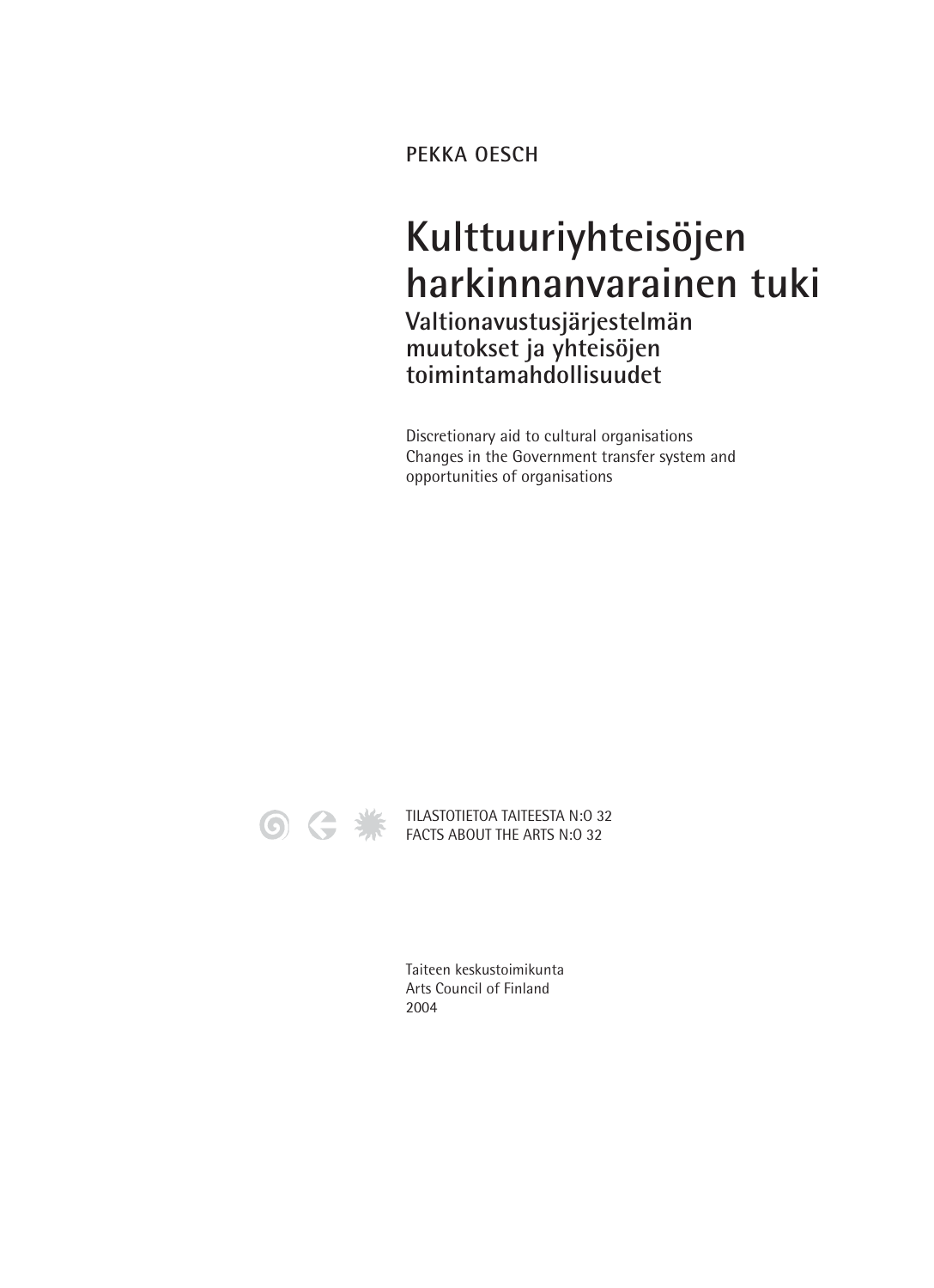© Taiteen keskustoimikunta ja Pekka Oesch

Kansi: Kari Piippo Taitto: Jussi Hirvi Kääntäjä: Erik Miller

ISBN 952-5253-49-X ISSN 0788-0278

Paino: Nykypaino Oy Helsinki 2004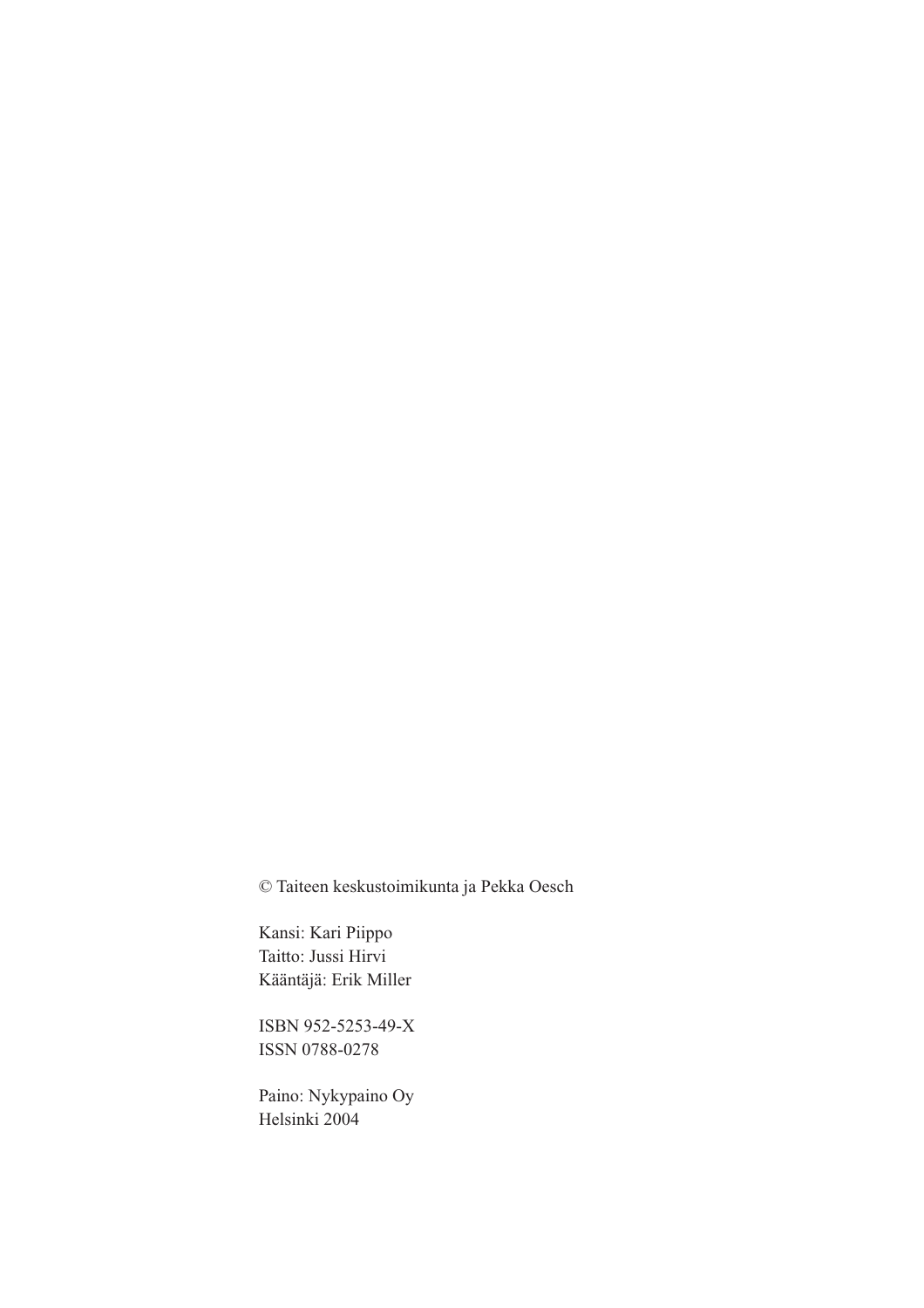Facts about the Arts Publication no 32 Arts Council of Finland Helsinki 2004

Pekka Oesch

## *Discretionary aid to cultural organisations*

*Changes in the Government transfer system and opportunities of organisations* 

*English summary*

The Finnish government funds cultural and arts activities under two transfer systems. The purposes, grounds and amounts of statutory transfers are subject to legislation enacted by Parliament. Moreover, detailed provisions exist on the right to transfers and the bases for determining their size. The required appropriations included in the government budget are primarily from tax revenues.

However, most cultural organisations come under another system where transfers are available only on application for a specified purpose. The government transfer authorities of the Ministry of Education, the Arts Council of Finland and the National Arts Councils assess the necessity and amount of the transfers. Transfer decisions are made in accordance with the guidelines issued in the 1965 Government decision on general rules of concerning government transfers and in the 2001 Act on Discretionary Government Transfers. The system is funded with revenues from lottery and betting that are included in the annual state budget.

Under the Act on Discretionary Government Transfers, the transfers may be general or special transfers, which are also known as operating and project assistance. General transfers are intended for the recipient's general activities or a particular part of them, whereas special transfers may be granted for project assistance or investment aid. In addition, Government transfers may take the form of grants, scholarships or assistance for the applicant's personal use or project, which mainly covers artists and work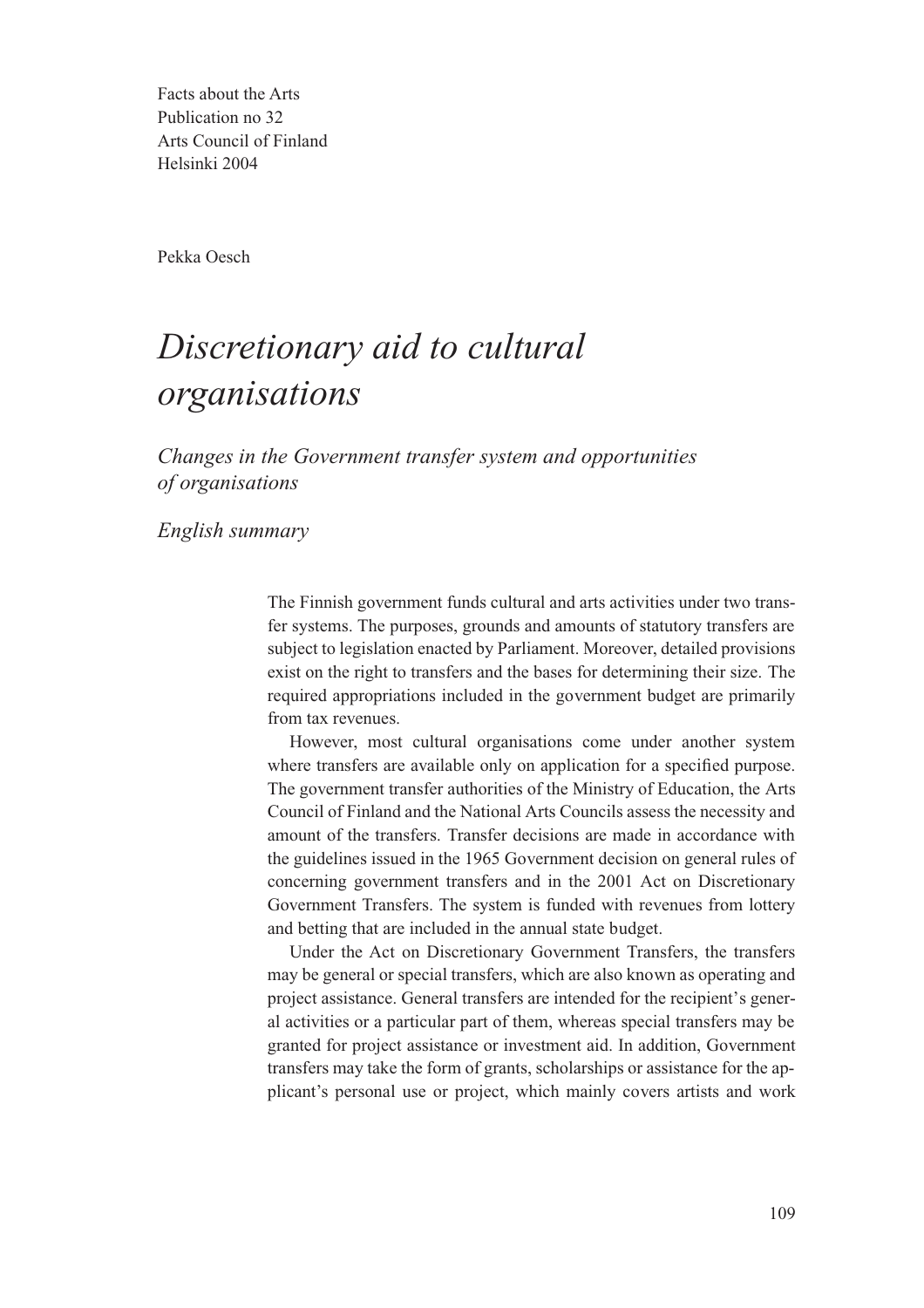groups. Cultural and arts organisations are granted general transfers for their activities and special transfers for projects supporting their activities.

When the application of a cultural organisation is considered, its necessity is assessed on the basis of the applicant's financial standing and the other public assistance it has received. The intended use of the assistance must be socially acceptable and justified under the purpose of Government transfers. The relevance and intended use of transfers must also be taken into account. Government transfers may not cover the total costs incurred from the activity or project.

This report examines changes in the appropriations allocated to discretionary Government transfers from the early 1990s to 2002 and how the changes have affected the activities of recipients. In addition, it discusses the opinions of recipients and persons in charge of making transfer decisions on the weaknesses and strengths of the Governments transfer system and their ideas for future improvement. For the purposes of this report, organisations mean registered associations, foundations, co-operatives, businesses and local authorities.

Material on the appropriations was collected from financial statement data from the administrative branch of the Ministry of Education for 1990, 1994, 1997, 2001 and 2002, and from the database of transfer recipients maintained by the Ministry's Arts and Cultural Heritage Division. The material was classified according to type of community, field of art, type of aid and major region. Information was collected on the performance of the transfer system with a questionnaire mailed to recipient communities and by interviewing government transfer officials in the Ministry of Education, the chairs of National Arts Councils and representatives of recipient organisations.

In the 1990s and especially during the recession of the early part of the decade, the proceeds from the lottery and betting, which were growing more rapidly than had been expected, were adopted as the partial or sole source of statutory cultural appropriations. The total amount of statutory transfers increased and reduced the proportion of discretionary transfers of total cultural expenditure. Between 1994 and 1997, statutory appropriations were cut and discretionary Government transfers grew. Most of the real growth accrued from the funding of the Finnish National Opera, however.

Since 1997, both the total funding of culture and the arts and the appropriations for discretionary transfers have decreased in real value although nominal expenditure was EUR 11.6 million more in 2001 than in 1997. All of the increase took place in statutory transfers whereas discretionary transfers decreased, although most of the decrease came from cuts in the budget of the Foundation of the Finnish National Opera (Figure 1).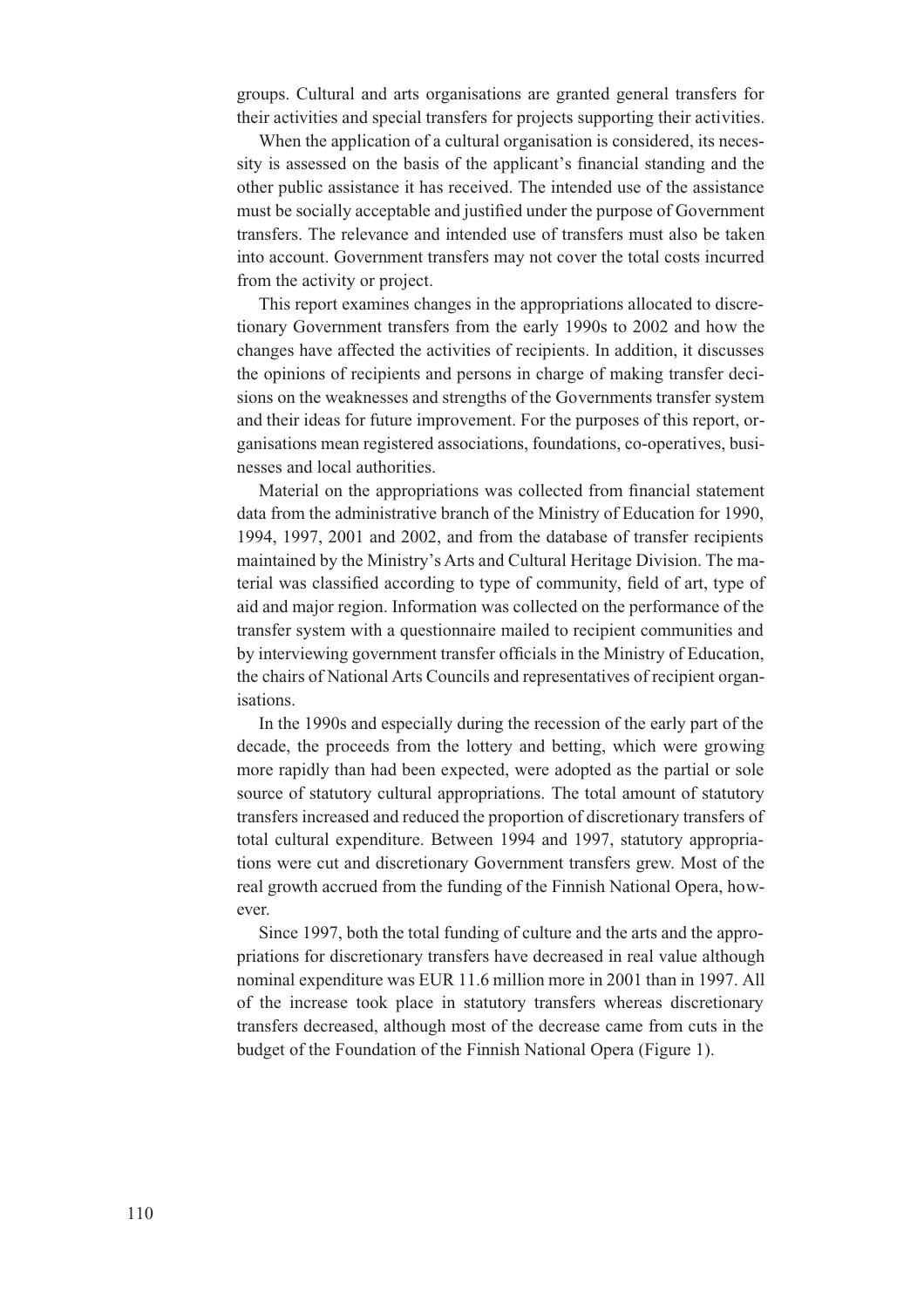*Figure 1. Amount of total cultural aid and statutory and discretionary transfers in 1990, 1994, 1997, 2001 and 2002, according to 2002 value of money (EUR 1 000).*



Total funding was increased by EUR 6.7 million the next year, of which EUR 4.9 million was targeted at discretionary Government transfers. Regardless of this increase, the real value of discretionary transfers in 2002 was somewhat lower than in 1990. The peak year was 1997 when almost 21 percentage points more in appropriations were allocated to Government transfers than in 2002. (Figure 1)

In 1990, 1994, 1997, 2001 and 2002, an average 40.5% of all Government transfers was allocated to music. Excluding the appropriation to the Finnish National Opera, however, music received an amount of assistance equal on average to that of the visual arts, while film received more assistance than any other field. In 1990 and 1997, visual arts were second to film in the amount of allocated assistance but since then, the total amount of discretionary assistance to visual arts has fallen.

Most of the organisations that received discretionary assistance in 1990, 1994, 1997, 2001 or 2002 were cultural and arts associations and foundations. Some 600 of the total number of 900 organisations in the survey received assistance in 2001 or 2002. Of the 2002 recipients only 12.5% had also received assistance in each of the other surveyed years.

The number of recipients grew markedly in the late 1990s and peaked in 2001. In 1997 and 2001, half of the communities were first-time recipients. In 2002 they accounted for only a fifth. At the same time, the percentage of recipients other than associations increased significantly. Since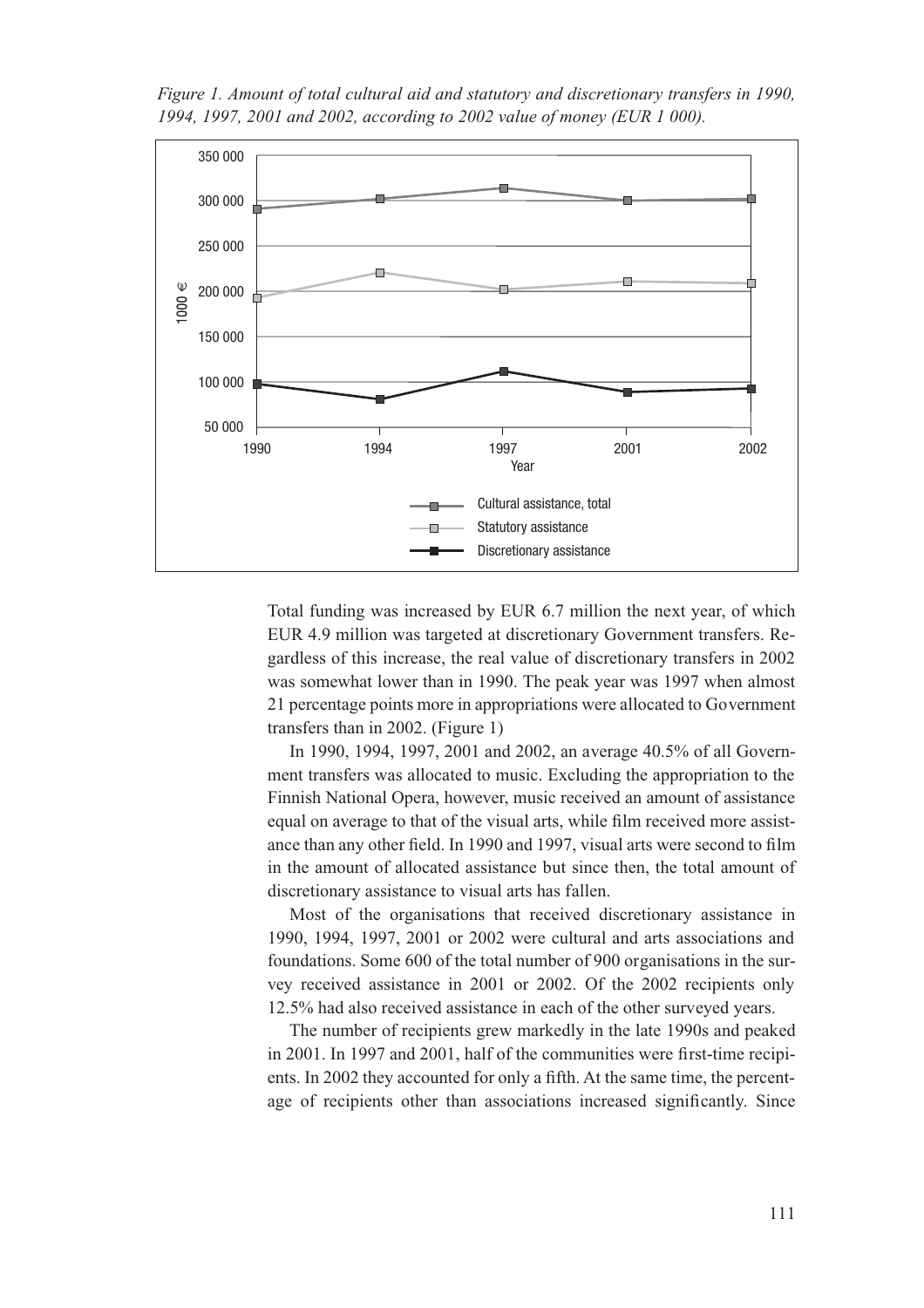1997, associations have accounted for two thirds of all recipients, whereas in the early 1990s associations accounted for as much as 87% of all organisations receiving discretionary assistance.

The amount allocated to businesses and local authorities has grown especially, making the latter the second largest recipient group after associations. That municipal cultural services have started to apply for government transfers is partly explained by cuts in Government transfers. As a result, local educational and cultural departments such as libraries have started applying for discretionary Government transfers to fund a variety of projects. Moreover, in 1997, assistance for digitalisation of museum collections brought numerous local art institutions and museums within the sphere of the transfers.

In the 1990s, the number of transfer recipients grew in all fields of art. With the exception of music and theatre, design and museums and the class 'other recipients', the trend continued still in 2002. During the years included in the survey, the number of organisations whose activities did not clearly involve a particular field of art grew substantially. 42% of them were organisations whose activities covered several fields and 44% local authorities and other public organisations.

The largest group of cultural organisations focusing on a single field of art was music organisations. However, their proportion of recipients was almost 20 percentage points lower in 2002 than in 1990, despite an increase of 50 percentage points in their number. Almost all music organisations were associations or foundations.

Half of the organisations receiving discretionary government transfers were located in the Uusimaa major region. In fact, 44% of them were located in the Helsinki metropolitan area. One in five organisations was located in the Southern Finland major region. The other organisations included in the survey were more evenly spread in the other major regions so that roughly a tenth of the recipients came from Eastern, Mid or Northern Finland each. On an annual basis, the proportions by major region have remained relatively unchanged.

Associations were the principal transfer recipients in all major regions. The proportion of local authorities was especially large in Eastern, Mid and Northern Finland, however. In contrast, in the Helsinki metropolitan area every fifth recipient was either a business or foundation. The largest group of businesses were in film production.

The number of recipients of cultural support was multiple compared to that of transfer-receiving organisations. In addition to annual operating assistance, many organisations have often received transfers for several individual projects. According to the survey, the percentage of project assistance exceeded that of operating assistance by 1997. Thereafter, roughly a quarter of all annual Government transfers for culture went to funding the daily activities of organisations.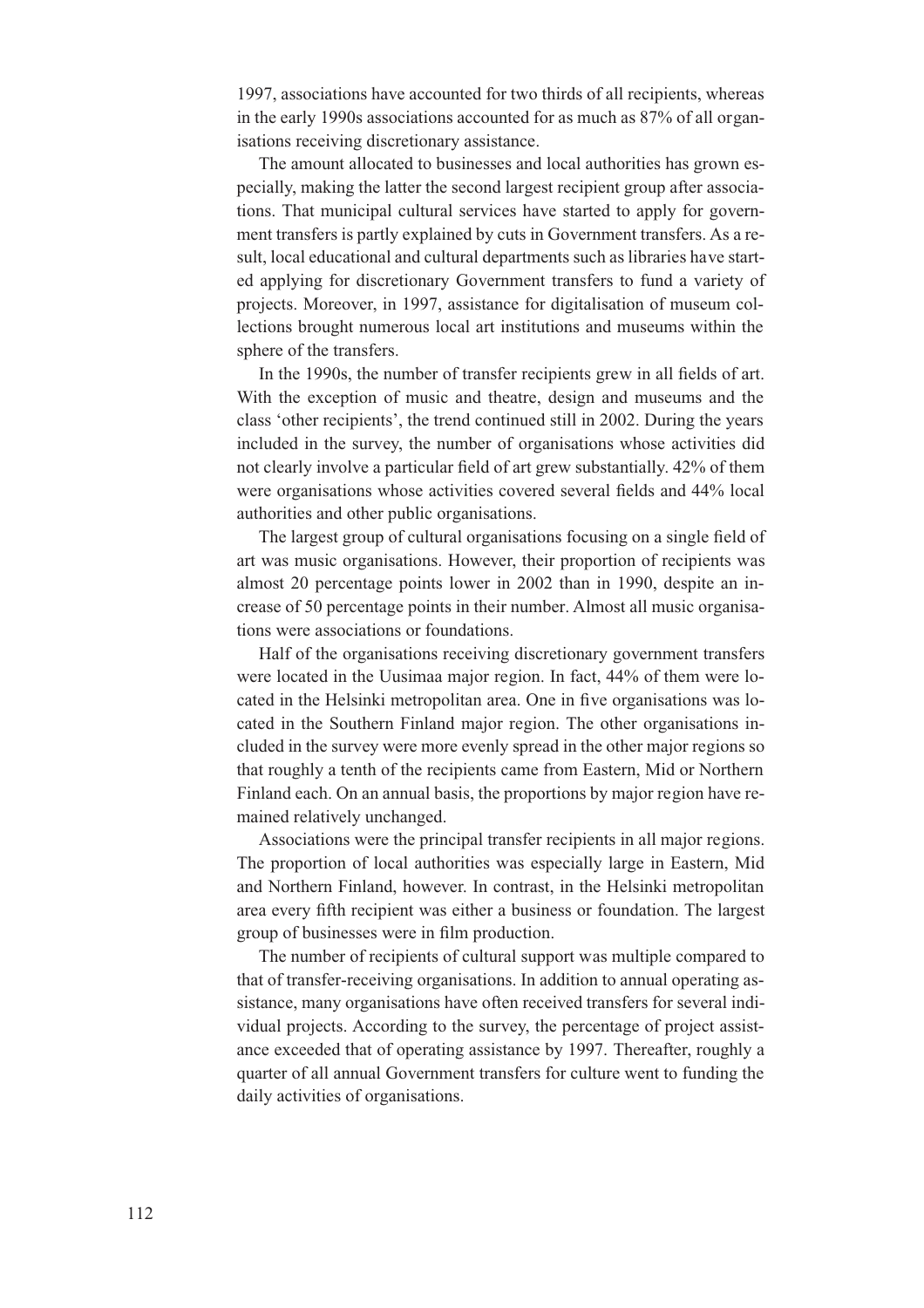The majority of the number of Government transfers  $-$  almost  $71\%$   $$ was allocated to associations. The second largest recipient-group was foundations, which, like associations, are a traditional form of cultural activity. With regard to other types of organisations, most of the transfers they received were for projects. The entry of businesses and local authorities has also increased the proportion of project assistance. The number of project assistance transfers to associations and foundations has grown more, however. It seems that this increase took place at the very end of the 1990s.

Music received a quarter of all transfers. One in ten recipients was in film or theatre, and an almost equally large proportion in literature and visual arts. A sizeable proportion  $-12\%$  – of all transfers went to organisations whose activities involved several fields of art.

Regionally, the majority of operating and project assistance transfers went to recipients in the Helsinki metropolitan area and the major region of Southern Finland, that is, regions where most of the recipient organisations are located. Most of the recipients were located in the Helsinki area – almost 90% of the total sum of annual transfers. However, some two thirds of this was paid to the Finnish National Opera and the Finnish National Theatre. The rest was divided fairly evenly among the other recipients in the region.

Comparing 1994 to 2002, the share of all operating assistance of the Helsinki metropolitan area and the Uusimaa major region grew, although the number of transfers granted to organisations especially in the Helsinki area fell. In the other major regions the proportion and number of operating assistance decreased, especially in Eastern Finland.

In the 1990s, the annual number of recipient organisations and transfers almost tripled. In 1990, EUR 43 million was allocated to discretionary transfers, only just under a fifth of the total sum of cultural assistance but more than a half of all Government transfers. In fact, organisations' share of funding grew steadily during the survey period, reaching a good fifth of all Government transfers, and in 2002, 90% of the total allocation of EUR 93 million was paid to organisations. The majority of total sum paid to organisations went to foundations each year, most of which concerned the funding of the Finnish National Opera, although other cultural foundations have also received more than associations, especially since 1997.

The funding of film increased substantially in the surveyed years, both in relative and absolute terms. At the same time the relative funding of music decreased although it did not change much in absolute terms. Changes in the other fields of art were very minor. Design and dance have received roughly one per cent of the total Government transfer sum. Architecture, photography and other arts received the least.

In the early 1990s, organisations accounted for 54% of discretionary government transfers. In 2002, the figure was 90%. The total absolute transfer sum to organisations also grew in real terms at an even rate, with the exception of the 1997 peak. However, the number of organisations receiving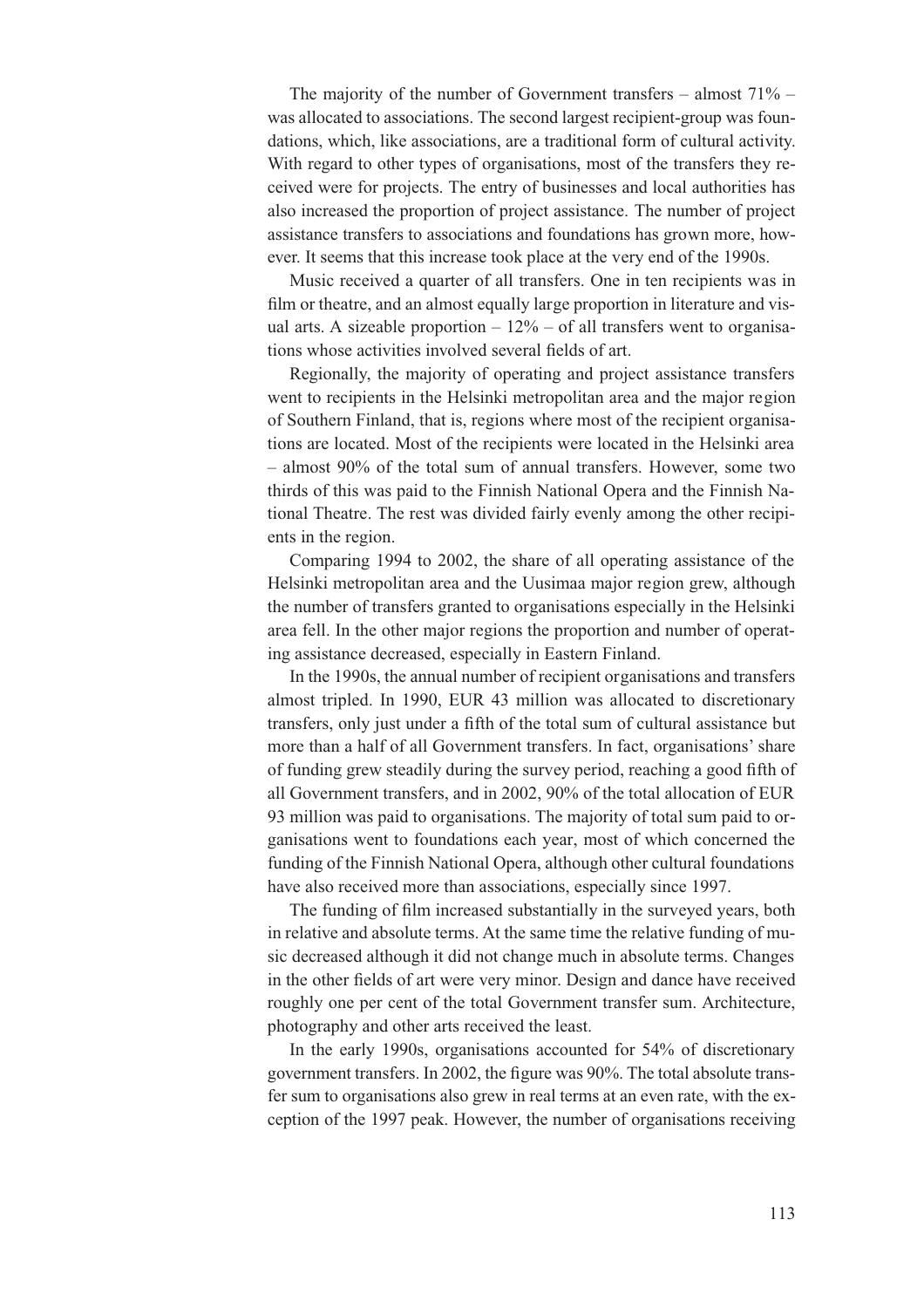discretionary Government transfers was substantially higher in 2001 and 2002 than it had been before, and the number of granted project assistance had doubled since 1997. In fact, in the mid-1990s the focus of discretionary transfers clearly shifted to project aid. At the same time the number of operating assistance recipients grew only slightly, allocations have been cut and the rise in costs has not been taken into account. (Figure 2)

*Figure 2. Operating and project assistance to organisations\* in 1990, 1994, 1997, 2001 and 2002, according to 2002 value of money (1 000 €)*



\*) Exclusive of transfers paid to the foundation of the Finnish National Opera and the Finnish National Theatre.

The decrease in the real value of operating assistance has hampered the activities of many key cultural and art organisations and forced them to apply for more project assistance. Because the insufficient appropriations allocated to operating assistance, new activities launched with project assistance have often been forced to continue on project assistance even when they have been established as part of the normal activities of the organisations in question. Project assistance has also become an important source of funding of regular activities for organisations receiving operating assistance.

Irrespective of financial circumstances, many cultural organisations have decided that maintaining activities and completing projects is their primary goal. Scaling down or abandoning projects or activities is very rarely done and then only as a last resort. In practice, this has meant the financial exploitation of not only the employees of organisations but also of the artists needed to carry out projects. The limited resources would not otherwise allow for the extensive network of cultural organisations and programme.

The Government transfer system requires both a clarification of concepts and more comprehensive publicity. Based on the replies to the ques